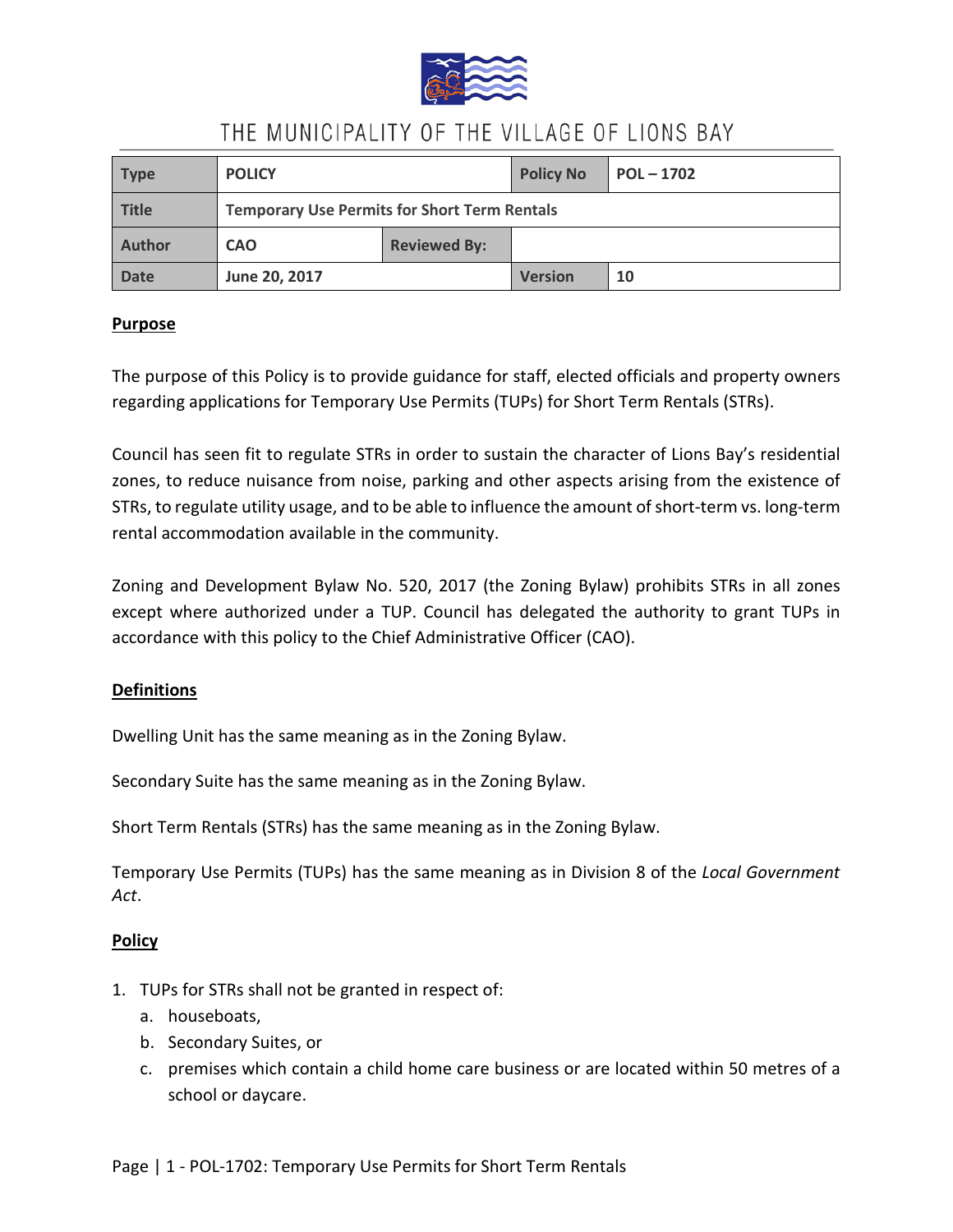

- 2. Without limiting the generality hereof, the TUP application form will specify a pre-inspection checklist for STRs to assist applicants in meeting the requirements. An application for a TUP must be submitted by the property owner (the "Owner"), along with a state of title certificate, and stipulate whether the Owner will be living on the applicable parcel during the STRs. Application fees are in accordance with Fees Bylaw No. 497, 2016, as amended.
- 3. Preference in granting TUPs will be given to Owners living on site and in Lions Bay. If the Owner does not live on site or within Lions Bay, they must employ an agent within Lions Bay to manage the STR. Twenty-four-hour per day contact information for the Owner and, if applicable, the agent, must be provided to the Municipality and all neighbouring residents within 50 metres of the property ("Neighbours"). The Owner or agent must be capable of responding to complaints made by Neighbours within one (1) hour, and by the Municipality within 24 hours. A report of the complaint and action taken shall be filed with the Municipality by the Owner or agent within 48 hours of such action.
- 4. The number of STR guests at any one time shall not exceed 8 on any parcel, unless the entire principal residence is rented to one party, in which case the number of STR guests at any one time shall not exceed 10.
- 5. All parking for STRs must be provided on the property. The number of guest vehicles shall not exceed the number of guest vehicle parking spaces on the parcel, having regard to any parking spaces required for the Owner and/or Secondary Suite tenants. In Permit Parking zones, Owners may not rely on street parking to achieve the requisite count of parking spaces.
- 6. Web listings for STRs shall specify the maximum number of guests and guest vehicles.
- 7. No more than one Dwelling Unit per parcel may be granted a TUP for STRs.
- 8. Premises subject to a TUP application for STRs may be inspected by the Municipality for compliance with the BC Building Code, the Lions Bay Building Bylaw and other applicable bylaws, in relation to the use intended under the application.
- 9. The CAO must determine if the subject property is within a Natural Hazard Assessment Area, as defined in the Village of Lions Bay Official Community Plan Designation Bylaw No. 408, 2008, as amended (the "OCP"). Without limiting section 17 of this Policy [*general*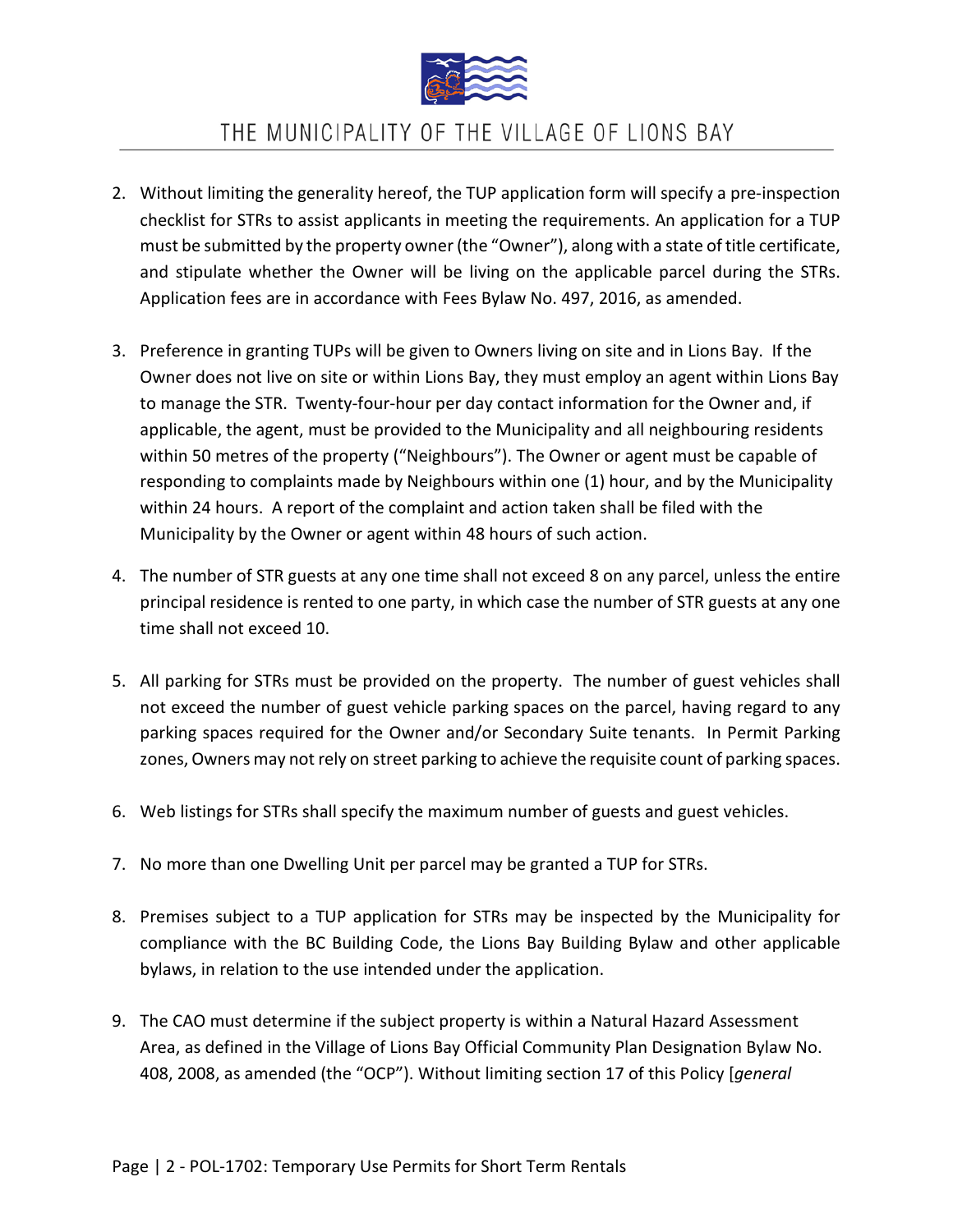

*indemnity*] if an applicant's property is within a Natural Hazard Assessment Area, the Municipality shall require, as a condition of issuing the TUP, that the Owner:

- (a) provide the Municipality with a release from and an indemnity against claims resulting from a natural hazard, in a form acceptable to the Municipality;
- (b) advise all prospective tenants in writing in advance, in a manner satisfactory to the Municipality, of the potential natural hazards and refer them to the Municipality's website for further information.
- 10. Decisions regarding the granting of TUPs for STRs may take into consideration the following:
	- a. safety considerations identified regarding the applicable premises;
	- b. the ability of water supply, central sewage in the case of parcels so serviced and onsite wastewater disposal systems to handle the use, the proximity to and potential impacts on ecosystems;
	- c. the proximity to and impact on public rights-of-way, beaches, parks and other public use areas;
	- d. the size of
		- i. the dwelling unit;
		- ii. the parcel; and

the location of the dwelling unit on the parcel in relation to neighbouring properties;

- e. the impact of vehicles coming and going to and parking upon the property;
- f. the intended form of management of the STRs;
- g. previous history of complaints regarding STRs at the property;
- h. potential impacts upon the neighbourhood;
- i. responses to the application received from Neighbours;
- j. the number of TUPs already issued for STRs in the neighbourhood and in Lions Bay overall;
- k. compliance with the Municipality's Secondary Suite regulations.
- 11. The CAO may require the Owner to provide a report from an authorized person under the Sewerage System Regulation to confirm that a septic disposal system is capable of handling the anticipated uses related to a TUP.
- 12. All TUPs shall specify quiet times between the hours of 10 pm and 8 am seven days per week and restrict the use of outdoor areas accordingly.
- 13. No signs indicating the STR use are permitted on or off the property.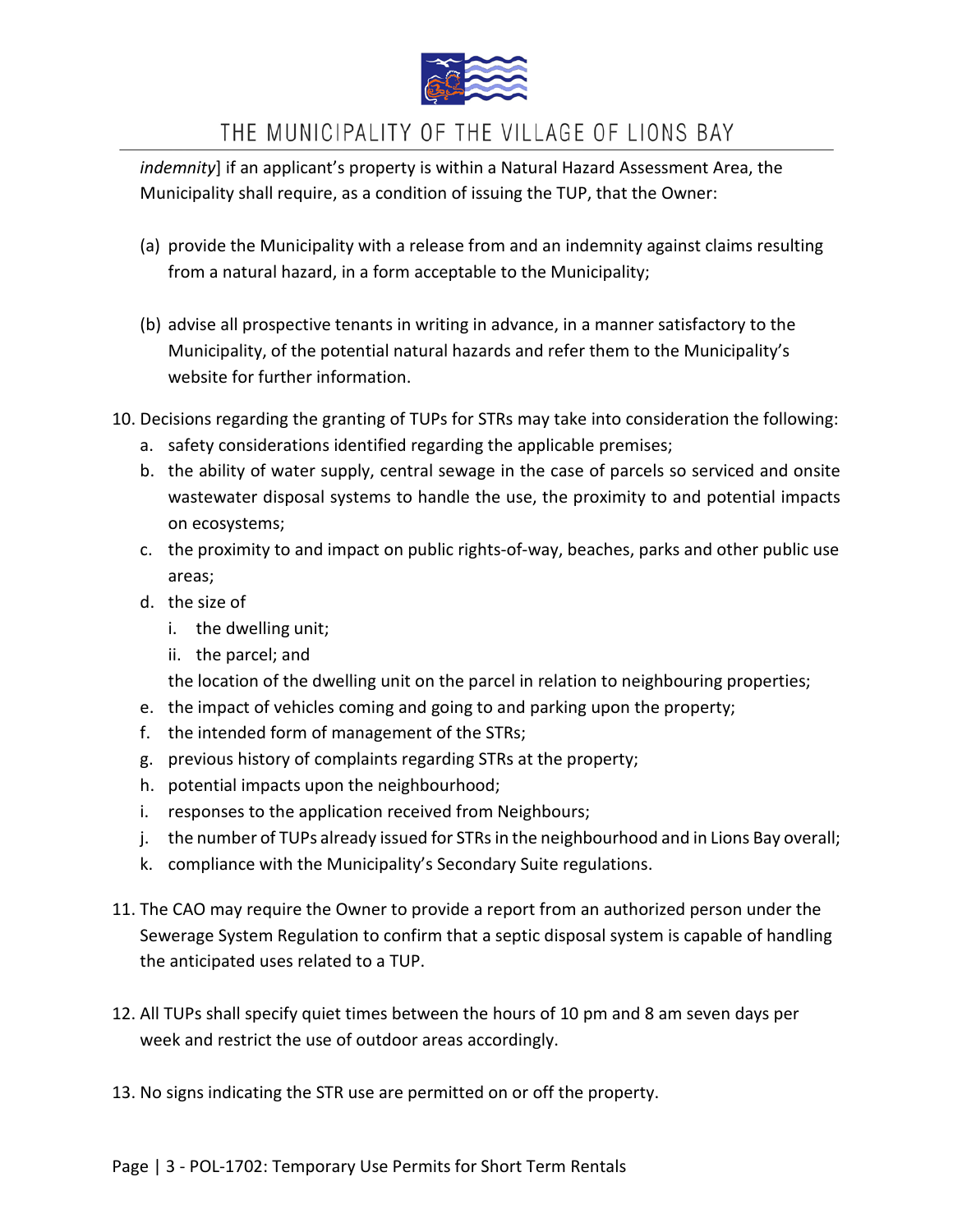

- 14. STR applications for strata units must be supported by a resolution from the strata council.
- 15. Security in the form of cash deposit, bond, irrevocable letter of credit or similar instrument in the amount of \$2,500 is required in conjunction with the issuance of a TUP for STRs. This security may be drawn upon by the Municipality for:
	- a. any Bylaw Notices issued under Bylaw Notice Enforcement Bylaw No. 385, as amended;
	- b. any judgements obtained or legal expenses incurred in pursuit of remedies in BC Provincial or Supreme Court;
	- c. any of the grounds permitted under section 502 of the *Local Government Ac*t.

If drawn upon by the Municipality, this security shall be replenished by the Owner within 30 days.

- 16. Owners must provide proof of insurance for the use intended, including a Broad form commercial general liability policy for a limit of not less than five million (\$5,000,000.00) dollars per occurrence with respect to third party liability claims for bodily injury, property damage, personal injury, or death with a specific rider acknowledging the use of all or part of the property as an STR, and showing the Village as an Additional Named Insured. Such insurance must stay in force and not be amended, cancelled or allowed to lapse during the term of the TUP.
- 17. Owners must execute the Indemnification Agreement prepared by the Municipality as a condition of being granted a TUP.
- 18. The term of the first TUP issued in respect of a property shall be no longer than 1 year. Within 60 days before the expiry of the term of a TUP, the Owner may apply for a 1 year renewal term. Any subsequent use of the property for STRs beyond the original or the renewal term shall be prohibited unless the Owner applies for and receives a new TUP. After the first two years, an Owner may apply for a TUP for up to 3 years, which may be renewed for an additional 3 years subject to this policy.
- 19. A decision of the CAO under this policy may be reconsidered by Council if, within 30 days of the CAO's decision being conveyed to the Owner in writing via email, the Owner requests a